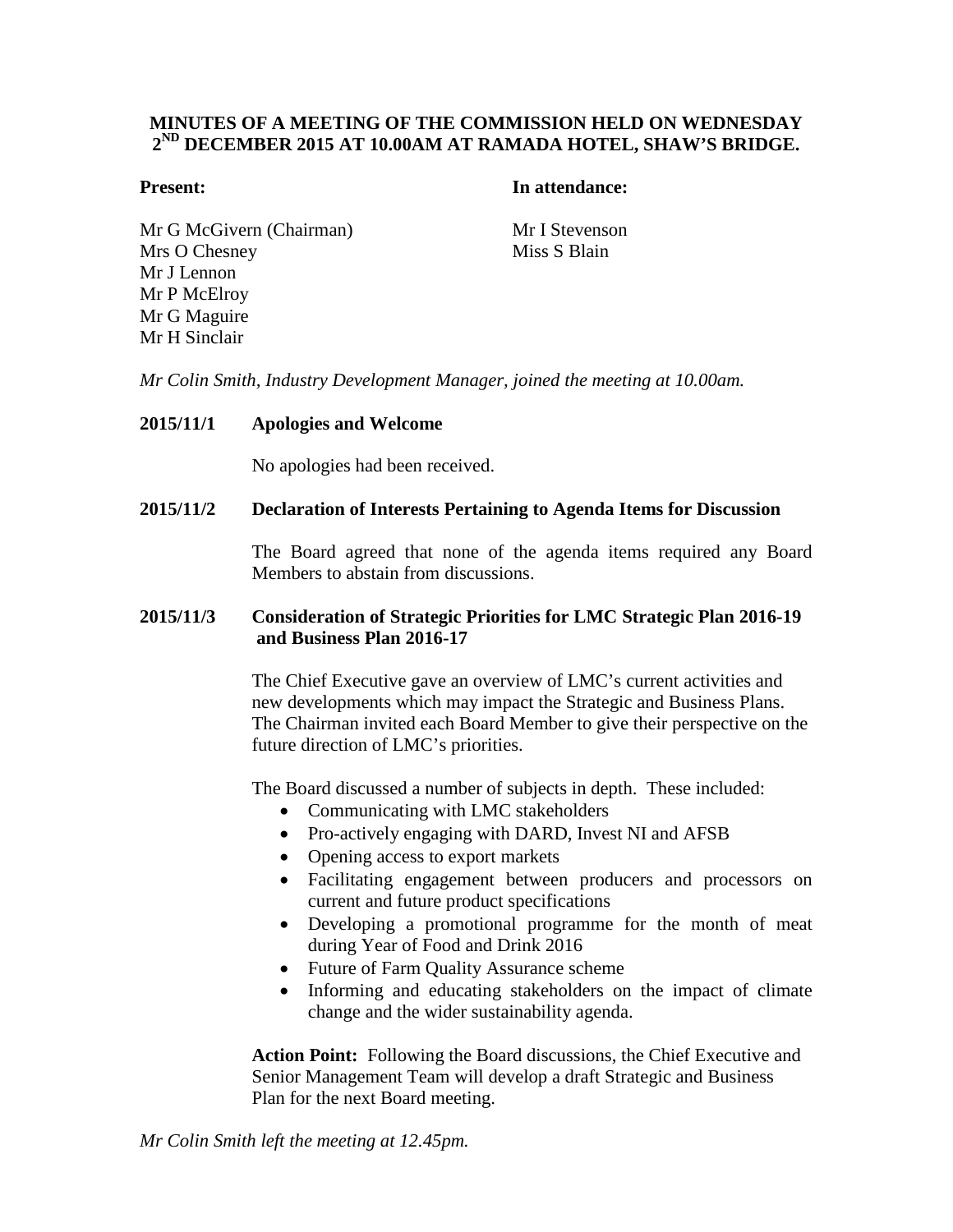## **2015/11/4 Minutes**

The minutes of a meeting, held on  $23<sup>rd</sup>$  November 2015, were approved by the Commission, and signed by the Chairman.

Proposed: Mr H Sinclair Seconded: Mrs O Chesney

## **2015/11/5 Matters arising**

## **(i) UK Nuffield Scholars Conference**

The Board commented on the excellent conference held in Belfast by the Nuffield Foundation. LMC had provided sponsorship for the event.

## **(ii) Meeting to be held between LMC and the DARD Departmental Board.**

The Chief Executive advised that a date for the meeting had yet to be agreed.

### **2015/11/6 Conflict of Interest Declarations**

**Action Point:** Board members should return completed forms to the Chief Executive before or at the next Board meeting. If members have any queries they should refer them to the Chairman or Chief Executive.

### **2015/11/7 Updated Board Terms of Reference for Review/Approval**

**Action Point:** The Board will consider the updated terms of reference at the next Board meeting.

### **2015/11/8 Consideration of Appointments to Remuneration Committee**

Mrs O Chesney and Mr G Maguire indicated they were willing to serve on the Remuneration committee.

**Action Point:** The Board approved the appointments to the Remuneration committee.

#### **2015/11/9 Updated LMC Risk Management Strategy for Review/Approval**

**Action Point:** The Board approved the LMC Risk Management Strategy.

### **2015/11/10 Revised LMC Risk Register for Review/Approval**

**Action Point:** The Board approved the LMC Risk Register.

#### **2015/11/11 Schedule of Board Meetings for 2016 to Consider**